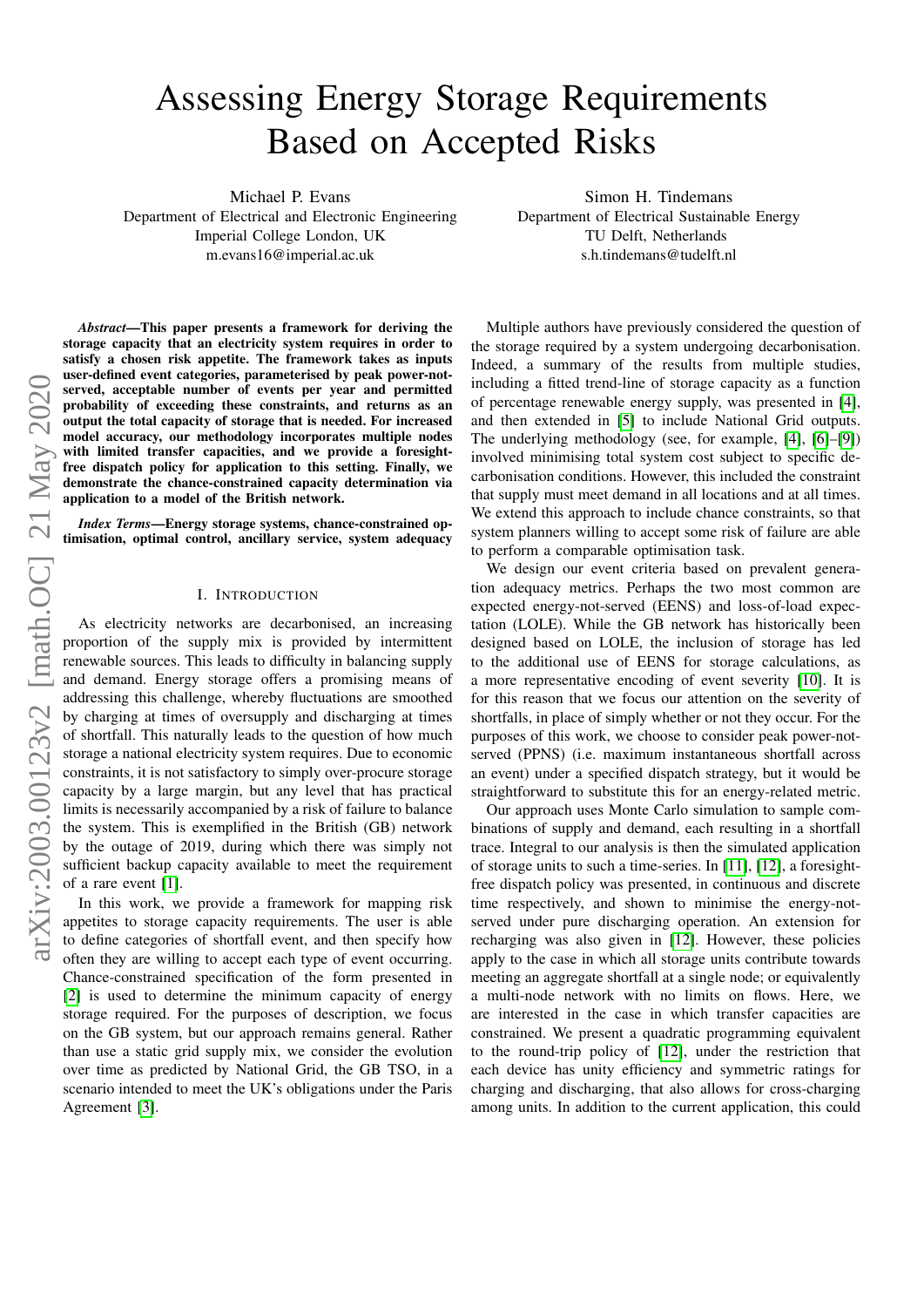also be utilised in Model Predictive Control (MPC) dispatch frameworks.

## II. PROBLEM DESCRIPTION

## *A. Mathematical description*

We denote by  $n$  the number of nodes on the considered network, and utilise subscripts to denote node identifiers. At each node, our analysis is conducted based on annual supply and demand traces of sample period  $\Delta t$  h, so that each trace has length  $K = 8760/\Delta t$ . We consider a single nodal demand trace  $D_i$ :  $\{1, ..., K\} \mapsto [0, +\infty)$ , but m supply traces corresponding to different generator classes, each denoted  $G_{i,j}$ :  $\{1, ..., K\} \mapsto [0, +\infty)$ . All of these traces will later be generated via stochastic processes. The nodal net shortfall  $S_i[\cdot]$  can then be calculated according to

$$
S_i[k] = D_i[k] - \sum_{j=1}^{m} G_{i,j}[k], \ k = 1, ..., K.
$$
 (1)

In this work, we assume that the system planner is only able to apply storage to counteract shortfalls, and for the purposes of description restrict ourselves to a single storage unit per node. Note that this is without loss of generality, as co-located units can simply be connected by limitless lines. We denote the extractable energy stored at each node and sample instant as  $e_i[k]$ , which is subject to the assumed physical constraint  $0 \le e_i[k] \le \overline{e}_i$ . We choose as our control input  $p_i[k]$ , the power extracted from the storage device, measured externally so as to take into account any inefficiencies present during discharging operation. This then leads to the following integrator dynamics:

<span id="page-1-0"></span>
$$
e_i[k+1] = \begin{cases} e_i[k] - p_i[k]\Delta t, & \text{if } p_i[k] \ge 0\\ e_i[k] - \eta p_i[k]\Delta t, & \text{otherwise,} \end{cases}
$$
 (2)

in which  $\eta_i \in [0, 1]$  denotes the round-trip efficiency of the unit. We denote the power limits as  $p_i[k] \in [-\underline{p}_i, \overline{p}_i]$ . Once storage has been dispatched, we refer to the adjusted shortfall trace as a *resultant trace*, and each continuous period of remaining positive shortfall as a *shortfall event*.

## *B. Encoding of risk appetites*

In this paper, we provide a means through which userdefined risk appetites can be mapped to storage requirements. We characterise the severity of an event based on PPNS, and rather than a binary check on whether a single threshold is exceeded, we allow the user to define  $q$  event categories that are assessed independently.

An example of  $q = 4$  category definitions can be found in Table [I.](#page-3-0) For the jth event class, the user sets not only the PPNS threshold above which an event is registered, but also an allowed number of occurrences per year (total across all nodes),  $a^{(j)}$ , and an acceptable probability of failing to meet this tally,  $c^{(j)}$ . We define the counting operator  $\Lambda^{(j)}(\cdot)$ , which maps an annual resultant trace to an integer tally of the number of qualifying shortfall events. We then form the following

chance-constrained optimisation problem, to determine the total storage power capacity required:

$$
\begin{aligned}\n\min \overline{P}^{(j)} \\
\text{s.t.} \quad & \overline{p}_i = \rho_i \overline{P}^{(j)} \quad \forall i \\
\text{Pr} \left[ \sum_{i=1}^n \Lambda^{(j)}(S_i[\cdot] - p_i[\cdot, \overline{p}_i]) \le a^{(j)} \right] \ge 1 - c^{(j)},\n\end{aligned} \tag{*}
$$

in which  $Pr[\cdot]$  is the probability operator. The parameter  $\rho_i$  denotes the (assumed fixed) proportion of total capacity allocated to the ith node, and the energy capacity is assumed to scale with the output power (i.e. the storage duration is assumed fixed), so that the battery capabilities are parameterised by the single parameter  $\overline{P}^{(j)}$ . In words, this optimisation problem aims to minimise the total storage capacity, subject to a chance constraint on the event tally across all nodes exceeding its allowed limit. Note that it is assumed that a given dispatch strategy is used (see next section). We repeat this full process for all  $q$  event categories, and can additionally collapse the output into a single scalar value by computing  $\max{\{\overline{P}^{(j)},\ j=1,...,q\}}.$ 

# III. DISPATCH OF STORAGE UNDER NETWORK CONSTRAINTS

As mentioned in the [Introduction,](#page-0-0) we extend the dispatch policy of [\[12\]](#page-4-9) to incorporate transfer capacity constraints. In order to allocate dispatch of the storage fleet at each time instant, a quadratic program is composed, in which the constraints correspond to the power and energy limits of each storage unit, as well as transfer ratings. This is then solved for each time step and an update to the energy performed according to the dynamics [\(2\)](#page-1-0). For clarity of notation we omit the explicit time dependence in the following. The objective function of the quadratic program consists of two sets of terms that describe a load shedding cost and a reduction in value of stored energy per node, each of which is described below.

*1) Avoidance of load shedding:* Our objective is to minimise the unserved demand after storage, which we denote as  $s_i$  for the *i*th node and forms a decision variable. We assign a marginal cost that is linear in the proportion of demand that is not served, i.e.

<span id="page-1-1"></span>
$$
\alpha + \beta \frac{s_i}{D_i},\tag{3}
$$

for positive  $\alpha$  and  $\beta$ , leading to a total cost per time step of

$$
\frac{\beta \Delta t}{2D_i} s_i^2 + (\alpha \Delta t) s_i.
$$
 (4)

*2) Storage dispatch:* In the interest of simplicity, we assign the units full efficiency. As our modelling incorporates all losses into recharging operation, this should have a negligible effect when units can usually fully recharge between shortfall events; see [\[12\]](#page-4-9) for further discussion on this point. We also set  $p = \overline{p}$ .

The compound round-trip policy of [\[12\]](#page-4-9) involves instantaneously targeting an equal value of *time-to-go*, the remaining time for which each device can discharge at its maximum rate,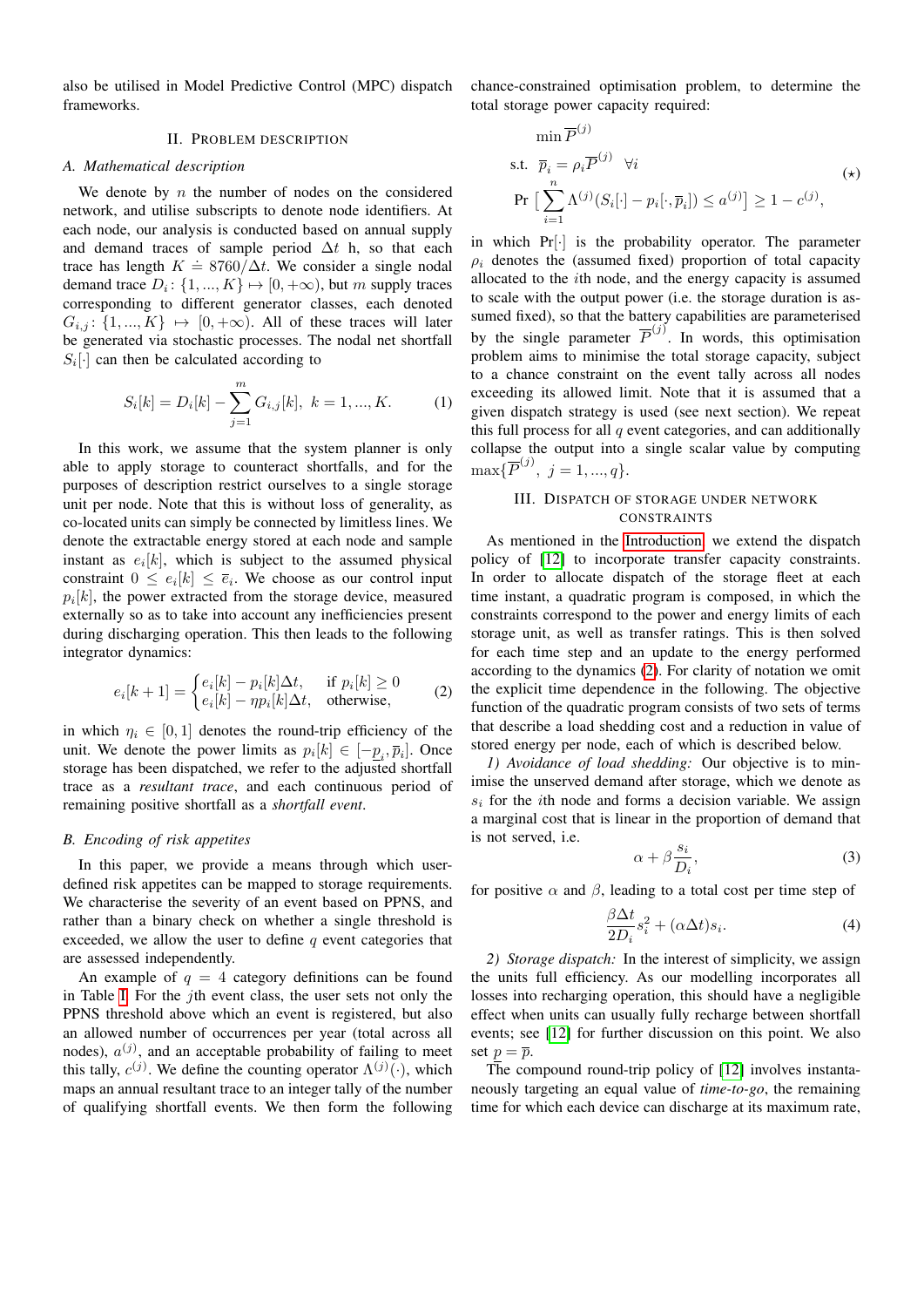across the fleet. During discharging operation, this involves ordering devices by descending time-to-go and allocating at maximum rate until the request is satisfied or all available devices are utilised [\[11\]](#page-4-8). During recharging operation, this is inverted: devices are ordered by increasing time-to-go and allocated at maximum recharge rate [\[12\]](#page-4-9). By targeting an even time-to-go across the fleet, the policy aims to keep devices non-depleted, and therefore available for utilisation, under pure discharging request signals for as long as possible. From this intuition, one can deduce that devices with low time-to-go are inherently valuable; that is, there is a lower opportunity cost to dispatching high time-to-go devices than there is to dispatching low time-to-go units.

When composing our objective function, we aim to capture this value, in the form of a value function, so that the returned optimum will push the time-to-go of each device in the correct direction. We achieve this by assigning a marginal value per unit of energy of

<span id="page-2-0"></span>
$$
\gamma - \frac{\delta}{\overline{p}_i} e_i,\tag{5}
$$

for positive  $\gamma$  and  $\delta$  satifying  $0 < \delta < \bar{p}_i \gamma / \bar{e}_i$ . Integrating from  $e_i = 0$  results in a total value of

$$
V_k = \gamma e_i - \frac{\delta}{2\overline{p}_i} e_i^2 \tag{6}
$$

at the beginning of a time slice. A comparison with the value function after an allocation of  $p_i$  over one sample period leads to a *reduction* in value (i.e. implied cost) of

$$
V_k - V_{k+1} = (\gamma - \frac{\delta}{\overline{p}_i} e_i) p_i \Delta t + \frac{\delta}{2\overline{p}_i} (p_i \Delta t)^2.
$$
 (7)

We attempt to minimise this expression via the decision variable  $p_i$ . In order to capture that shortfall minimisation takes precedence over correct dispatch of storage units, we also set parameters such that [\(3\)](#page-1-1) is larger than [\(5\)](#page-2-0) for all units and areas.

#### IV. SOLUTION METHODOLOGY

## *A. Network model*

We partition the GB network into three geographical regions: Scotland, Northern England and Rest of GB. We then model the network as a complete three-node graph, where each node corresponds to one region. Transfer capacities between nodes are given by the bulk power transfer limits between regions. A flow network formulation was used in this paper, but this could be replaced by a power flow formulation if desired.

#### *B. Chance-constrained optimisation*

In this work, we utilise a comparable Monte Carlo procedure to that of [\[2\]](#page-4-1). N samples are composed by drawing demand and supply traces and computing, for each class of shortfall event, the boundary storage value at which the transition occurs from success to failure in adhering to the event criterion. A bisection routine is used to determine this value, with the output taken as the lower bound of a 1 GW interval. Once

this routine has been repeated for all  $N$  samples, we choose the value corresponding to success in  $(1 - c^{(j)})N$  samples, for event classes  $j = 1, ..., q$ , as can be seen in Figure [1.](#page-2-1)

<span id="page-2-1"></span>

Fig. 1: The Monte Carlo procedure

## *C. Trace generation*

The above procedure is repeated to return results for all future years up to 2050. In each case, annual supply and demand traces, of 1 h sample period, are generated according to the methodology of the following subsections. Once these have been generated, they are scaled to reflect National Grid's current prediction of the energy mix (under the '2 Degrees' scenario) [\[3\]](#page-4-2) for the considered future year.

*1) Wind and solar:* We draw historical traces from the range 2000-2018, generated according to the reanalysis methodology of Staffell and Pfenninger [\[13\]](#page-4-10), [\[14\]](#page-4-11). One trace is composed per node, for each of offshore wind, onshore wind and solar. The location for each region is assigned to the largest (in terms of power rating) site in that region, which is used as the input coordinates to the data generator available at [\[15\]](#page-4-12). The output of this process is scaled to reflect the proportion of total generation of that class currently provided by the chosen region [\[16\]](#page-4-13). In order to account for geographical correlations, identical years are used for all solar traces, and identical years are used for all wind traces.

*2) Thermal plant, hydropower and marine:* The capacity for all thermal plant, including nuclear, is combined and then distributed among nodes according to current proportions [\[16\]](#page-4-13). The nodal total is then divided among generators of 500 MW rating. We repeat this generator assignment process for hydropower. We then compute traces for each generator via a 2-state Markov chain corresponding to up and down states, with a mean time between subsequent failure events of 2000 h. We set availability values based on the mean across relevant (Winter) data from Figure 3.1 of [\[17\]](#page-4-14). As no marine generation is currently deployed on the system, we neglect any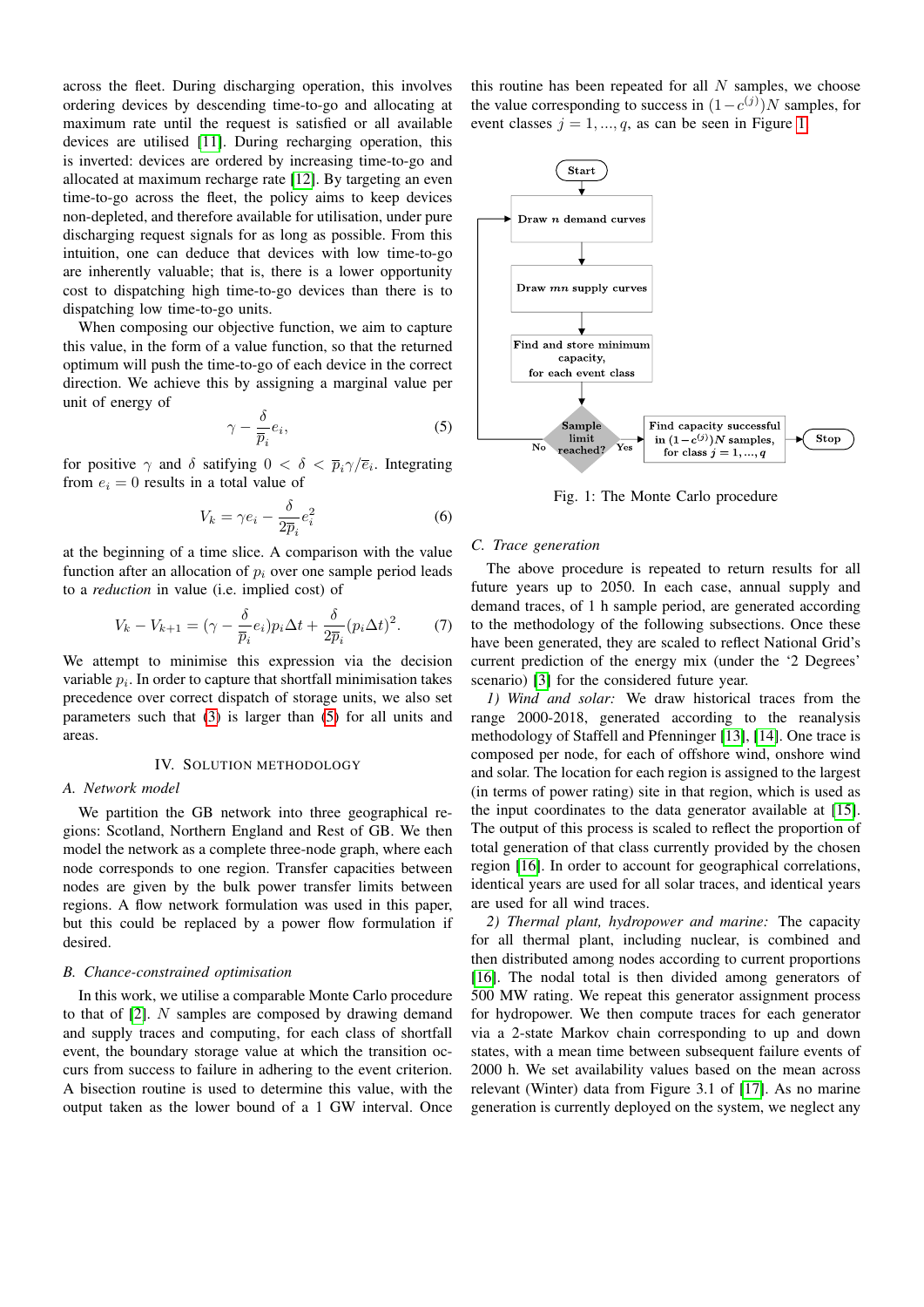contribution for this source. However, this represents at most 2% of predicted capacity moving forward in time.

*3) Interconnectors:* We assume the interconnectors that will be online from 2022 according to the market regulator [\[18\]](#page-4-15), with the same proportion of total interconnection capacity allocated to each moving forward in time. We assign each to the nodes at which they are connected, then aggregate and divide the total capacity among 500 MW circuits that are able to fail independently. We model each of these circuits via the above 2-state Markov Chain procedure, this time with a 100 h mean time between subsequent failures (reflecting availability of power in the connected system). We assume that National Grid de-rating factors are a good representation of availability in this case, and so take the mean 2023/2024 value from [\[19\]](#page-4-16).

*4) Demand:* We draw aggregate demand traces from historical national demand traces, covering the period 2006-2018, which we scale to reflect predicted peak demand according to [\[3\]](#page-4-2). These data are provided by National Grid [\[20\]](#page-4-17), and converted from half-hourly to hourly averages. In order to disaggregate total demand, we divide this by region in proportion to total energy use for the same historical year [\[21\]](#page-4-18).

#### V. RESULTS AND DISCUSSION

#### *A. Event categories*

For our case study, we choose four event categories, as shown in Table [I](#page-3-0) (recall that PPNS is the peak-power-notserved, and that an event is registered whenever the given value is exceeded). The boundaries between classes are defined based on 1, 3 and 5 multiples of the magnitude of the GB power cut on the 9 August 2019 [\[1\]](#page-4-0). It would be possible to extend our criteria to include considerations of recovery time, but we choose not to do so as it is difficult to predict the consequence of secondary effects. For example, following the 9 August event, poorly designed train post-fault protocols caused passengers to be stranded for significantly longer than it took to restore power [\[1\]](#page-4-0).

<span id="page-3-0"></span>

| Category      | PPNS (GW) | Number/year | <b>Exceedance probability</b> |
|---------------|-----------|-------------|-------------------------------|
| Routine       |           |             | 1 year in 2                   |
| Mild          | 1.9       |             | 1 year in 5                   |
| <b>Medium</b> | 5.7       |             | 1 year in $10$                |
| <b>Severe</b> | 9.5       |             | 1 year in 15                  |

TABLE I: The categories of shortfall event considered.

#### *B. Three-node model*

We perform the full study detailed above, across  $N = 10^4$ samples, with the total storage divided among nodes in proportion to demand. The observed progression of storage need over time can be seen in Figure [2.](#page-3-1) These results would need to be verified, for example by running the procedure for a longer period of time to ensure convergence to true values, and refinements made to modelling assumptions. The results do, however, demonstrate the potential impact of the framework that we present.

<span id="page-3-1"></span>

Fig. 2: The progression of storage need over time, under the three-node model.

#### *C. Single-node model*

For comparison, we also perform the analysis for a singlenode model. This is equivalent to the three-node model under the conditions that transfer capacities are not limited and with the applied storage composed of a single unit. The results of this investigation can be seen in Figure [3.](#page-3-2)

<span id="page-3-2"></span>

Fig. 3: The progression of storage need over time, under the single-node model.

## *D. Discussion*

Firstly, we compare the results from the three-node and one-node models as follows. We note that the trends are very similar in the two cases, including the ordering of event category requirements over time: in both cases, the Mild curve dominates up to approximately 2040, after which point it is the Medium curve that sets the maximum storage requirement. For all event categories and at all times, the 1 node results set lower bounds on the three-node results. This is as to be expected, since the combining of storage units and neglecting of transfer capacity limits should allow for better cross-compensation among nodes. The lack of optimisation